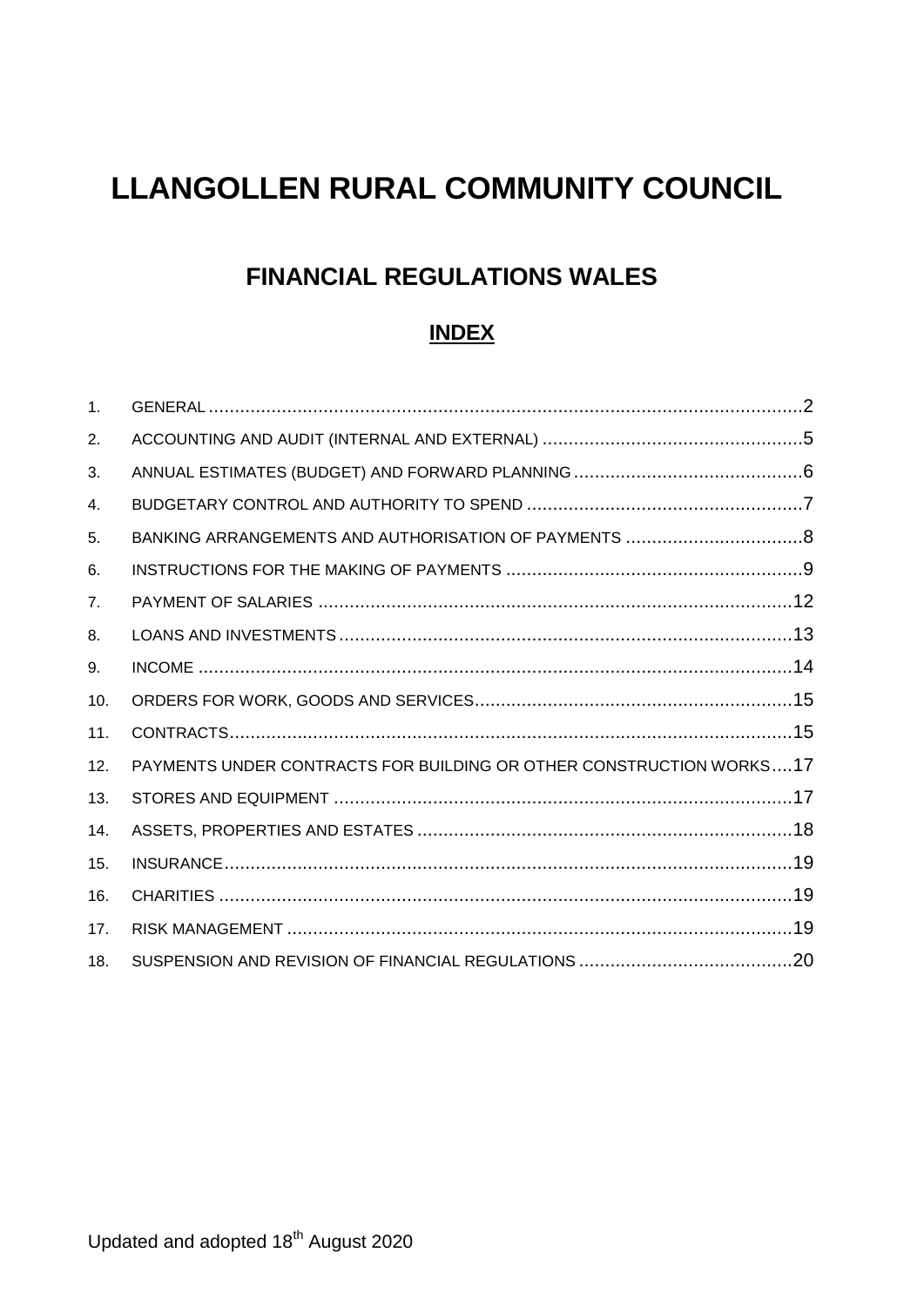These Financial Regulations were adopted by the Council at its Meeting held on  $6<sup>th</sup>$ September 2016, re-adopted on  $7<sup>th</sup>$  March 2017, 3<sup>rd</sup> April 2018, 2<sup>nd</sup> April 2019 and 18<sup>th</sup> August 2020

# <span id="page-1-0"></span>**1. GENERAL**

.

1

- 1.1. These financial regulations govern the conduct of financial management by the Council and may only be amended or varied by resolution of the Council. Financial regulations are one of the Council's three governing policy documents providing procedural guidance for members and officers. Financial regulations must be observed in conjunction with the Council's standing orders<sup>1</sup> and any individual financial regulations relating to contracts.
- 1.2. The Council is responsible in law for ensuring that its financial management is adequate and effective and that the Council has a sound system of internal control which facilitates the effective exercise of the Council's functions, including arrangements for the management of risk.
- 1.3. The Council's accounting control systems must include measures:
	- for the timely production of accounts;
	- that provide for the safe and efficient safeguarding of public money;
	- to prevent and detect inaccuracy and fraud; and
	- identifying the duties of officers.
- 1.4. These financial regulations demonstrate how the Council meets these responsibilities and requirements.
- 1.5. At least once a year, prior to approving the Annual Governance Statement, the Council must review the effectiveness of its system of internal control which shall be in accordance with proper practices.
- 1.6. Deliberate or wilful breach of these Regulations by an employee may give rise to disciplinary proceedings.
- 1.7. Members of Council are expected to follow the instructions within these Regulations and not to entice employees to breach them. Failure to follow instructions within these Regulations brings the office of Councillor into disrepute and may represent a breach in the Councillor's Code of Conduct.

Model standing orders for Councils are available in Local Councils Explained © 2013 National Association of Local Councils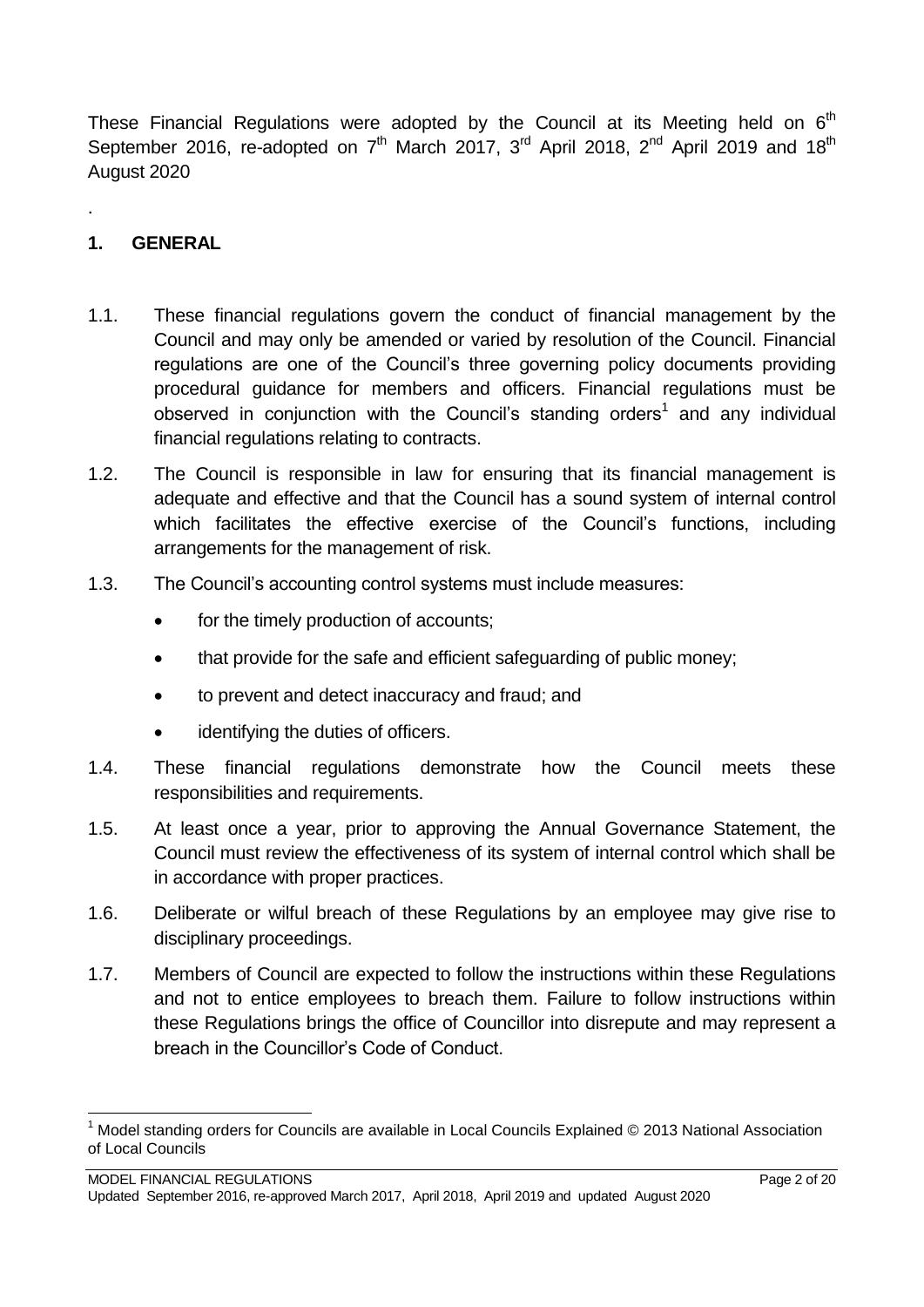- 1.8. The Responsible Financial Officer (RFO) holds a statutory office to be appointed by the Council. The Clerk has been appointed as RFO for this Council and these regulations will apply accordingly.
- 1.9. The RFO;
	- acts under the policy direction of the Council;
	- administers the Council's financial affairs in accordance with all Acts, Regulations and proper practices;
	- determines on behalf of the Council its accounting records and accounting control systems;
	- ensures the accounting control systems are observed;
	- maintains the accounting records of the Council up to date in accordance with proper practices;
	- assists the Council to secure economy, efficiency and effectiveness in the use of its resources; and
	- produces financial management information as required by the Council.
- 1.10. The accounting records determined by the RFO shall be sufficient to show and explain the Council's transactions and to enable the RFO to ensure that any income and expenditure account and statement of balances, or record of receipts and payments comply with the Accounts and Audit (Wales) Regulations and to prepare additional or management information, as the case may be, to be prepared for the Council from time to time.
- 1.11. The accounting records determined by the RFO shall in particular contain:
	- entries from day to day of all sums of money received and expended by the Council and the matters to which the income and expenditure or receipts and payments account relate;
	- a record of the assets and liabilities of the Council; and
	- wherever relevant, a record of the Council's income and expenditure in relation to claims made, or to be made, for any contribution, grant or subsidy.
- 1.12. The accounting control systems determined by the RFO shall include:
	- procedures to ensure that the financial transactions of the Council are recorded as soon as reasonably practicable and as accurately and reasonably as possible;
	- procedures to enable the prevention and detection of inaccuracies and fraud and the ability to reconstruct any lost records;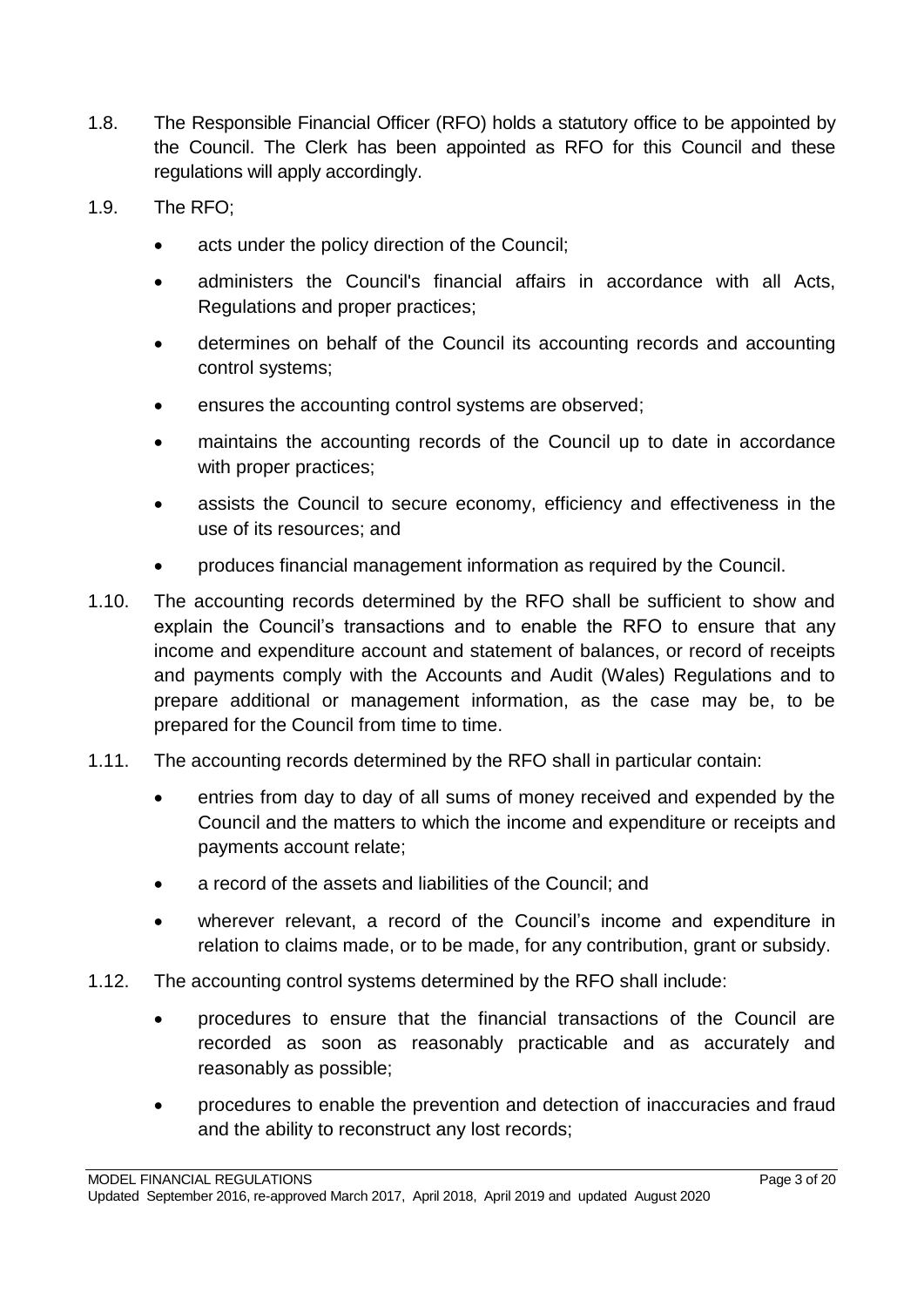- identification of the duties of officers dealing with financial transactions and division of responsibilities of those officers in relation to significant transactions;
- procedures to ensure that uncollectable amounts, including any bad debts are not submitted to the Council for approval to be written off except with the approval of the RFO and that the approvals are shown in the accounting records; and
- measures to ensure that risk is properly managed.
- 1.13. The Council is not empowered by these Regulations or otherwise to delegate certain specified decisions. In particular any decision regarding:
	- setting the final budget or the precept (Council Tax Requirement):
	- approving accounting statements;
	- approving an annual governance statement;
	- borrowing;
	- writing off bad debts;
	- addressing recommendations in any report from the internal or external auditors,

shall be a matter for the full Council only.

- 1.14. In addition the Council must:
	- determine and keep under regular review the bank mandate for all Council bank accounts;
	- approve any grant or a single commitment in excess of £5,000; and
	- in respect of the annual salary for any employee have regard to recommendations about annual salaries of employees made by the relevant committee in accordance with its terms of reference.
- 1.15. In these financial regulations, references to the Accounts and Audit (Wales) Regulations or 'the regulations' shall mean the regulations issued under the provisions of section 39 of the Public Audit (Wales) Act 2004, or any superseding legislation, and then in force unless otherwise specified.

In these financial regulations the term 'proper practice' or 'proper practices' shall refer to guidance issued in *Governance and Accountability for Local Councils in Wales - A Practitioners' Guide* issued by the Joint Practitioners Advisory Group (JPAG), available from the websites of One Voice Wales (OVW) and SLCC as appropriate.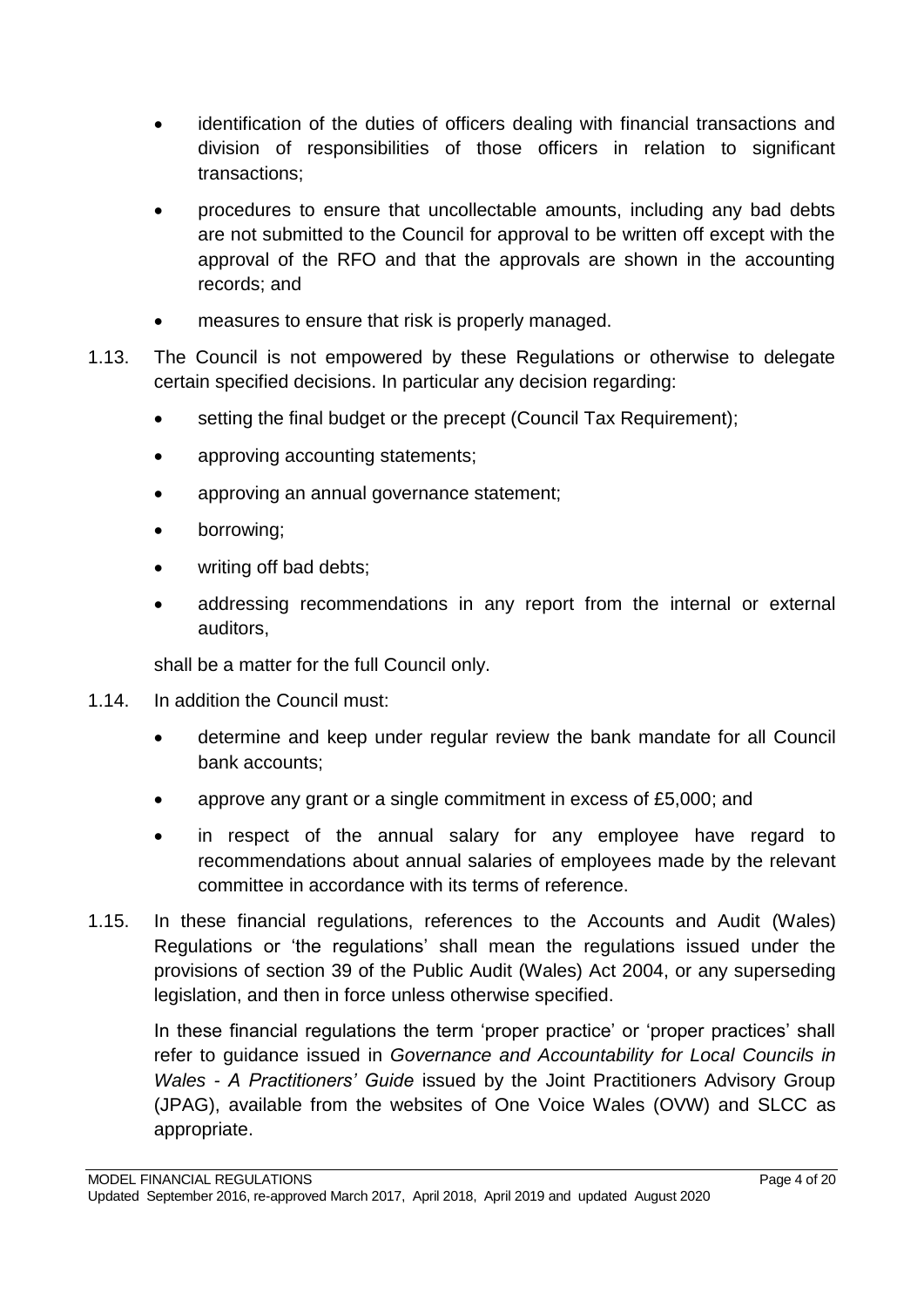# <span id="page-4-0"></span>**2. ACCOUNTING AND AUDIT (INTERNAL AND EXTERNAL)**

- 2.1. All accounting procedures and financial records of the Council shall be determined by the RFO in accordance with the Accounts and Audit (Wales) Regulations, appropriate guidance and proper practices.
- 2.2. On a regular basis, at least once in each quarter, and at each financial year end, a member other than the Chairman shall be appointed to verify bank reconciliations (for all accounts) produced by the RFO. The member shall sign the reconciliations and the original bank statements (or similar document) as evidence of verification. This activity shall on conclusion be reported, including any exceptions, to and noted by the Finance Committee.
- 2.3. The RFO shall complete the annual statement of accounts, annual report, and any related documents of the Council contained in the Annual Return (as specified in proper practices) as soon as practicable after the end of the financial year and having certified the accounts shall submit them and report thereon to the Council within the timescales set by the Accounts and Audit (Wales) Regulations.
- 2.4. The Council shall ensure that there is an adequate and effective system of internal audit of its accounting records, and of its system of internal control in accordance with proper practices. Any officer or member of the Council shall make available such documents and records as appear to the Council to be necessary for the purpose of the audit and shall, as directed by the Council, supply the RFO, internal auditor, or external auditor with such information and explanation as the Council considers necessary for that purpose.
- 2.5. The internal auditor shall be appointed by and shall carry out the work in relation to internal controls required by the Council in accordance with proper practices.
- 2.6. The internal auditor shall:
	- be competent and independent of the financial operations of the Council;
	- report to Council in writing, or in person, on a regular basis with a minimum of one annual written report during each financial year;
	- to demonstrate competence, objectivity and independence, be free from any actual or perceived conflicts of interest, including those arising from family relationships; and
	- have no involvement in the financial decision making, management or control of the Council.
- 2.7. Internal or external auditors may not under any circumstances:
	- perform any operational duties for the Council;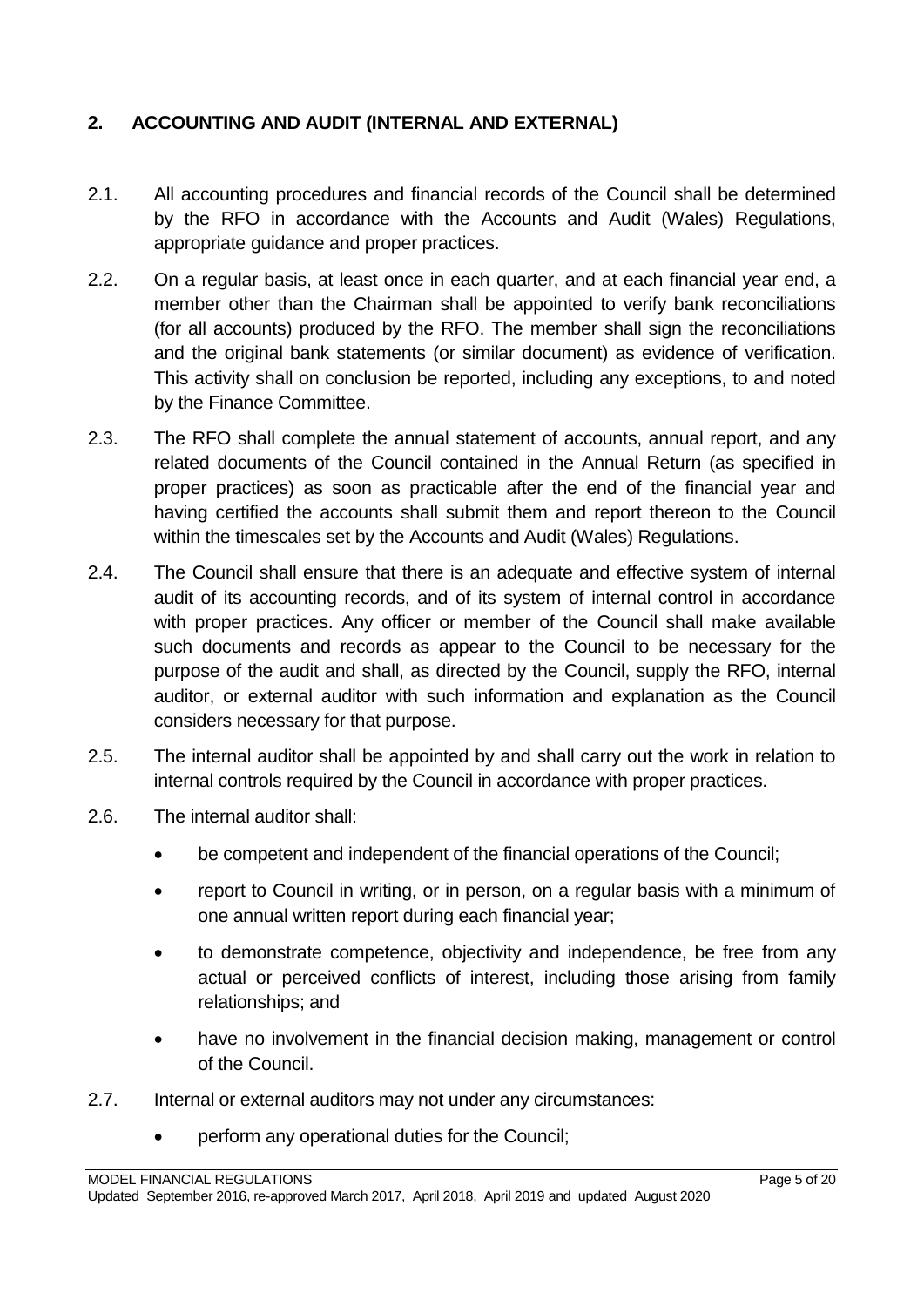- initiate or approve accounting transactions; or
- direct the activities of any Council employee, except to the extent that such employees have been appropriately assigned to assist the internal auditor.
- 2.8. For the avoidance of doubt, in relation to internal audit the terms 'independent' and 'independence' shall have the same meaning as is described in proper practices.
- 2.9. The RFO shall make arrangements for the exercise of electors' rights in relation to the accounts including the opportunity to inspect the accounts, books, and vouchers and display or publish any notices and statements of account required by Public Audit (Wales) Act 2004, or any superseding legislation, and the Accounts and Audit (Wales) Regulations.
- 2.10. The RFO shall, without undue delay, bring to the attention of all Councillors any correspondence or report from internal or external auditors.

# <span id="page-5-0"></span>**3. ANNUAL ESTIMATES (BUDGET) AND FORWARD PLANNING**

- 3.1. Each committee shall review its three year forecast of revenue and capital receipts and payments. Having regard to the forecast, it shall thereafter formulate and submit proposals for the following financial year to the Council not later than the end of November each year including any proposals for revising the forecast.
- 3.2. The RFO must each year, by no later than November, prepare detailed estimates of all receipts and payments including the use of reserves and all sources of funding for the following financial year in the form of a budget to be considered by the relevant committee and the Council.
- 3.3. The Council shall consider annual budget proposals in relation to the Council's three year forecast of revenue and capital receipts and payments including recommendations for the use of reserves and sources of funding and update the forecast accordingly.
- 3.4. The Council shall fix the precept (Council tax requirement), and relevant basic amount of Council tax to be levied for the ensuing financial year not later than by the end of January each year. The RFO shall issue the precept to the billing authority and shall supply each member with a copy of the approved annual budget.
- <span id="page-5-1"></span>3.5. The approved annual budget shall form the basis of financial control for the ensuing year.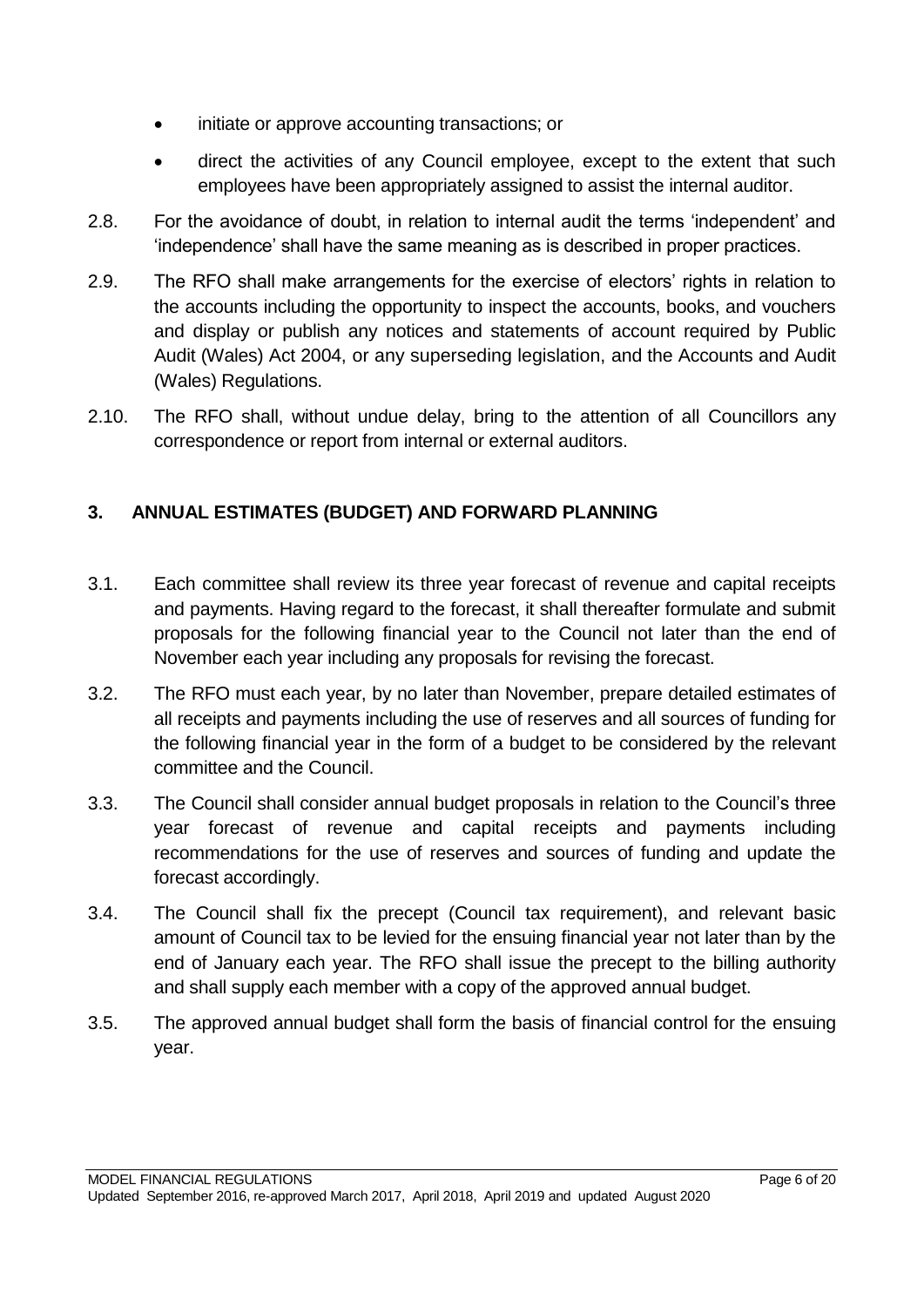# **4. BUDGETARY CONTROL AND AUTHORITY TO SPEND**

- 4.1. Expenditure on revenue items may be authorised up to the amounts included for that class of expenditure in the approved budget. This authority is to be determined by:
	- the Council for all items over £5,000;
	- a duly delegated committee of the Council for items over £500; or
	- the Clerk, in conjunction with Chairman of Council or Chairman of the appropriate committee, for any items below £500.

Such authority is to be evidenced by a minute or by an authorisation slip duly signed by the Clerk, and where necessary also by the appropriate Chairman.

Contracts may not be disaggregated to avoid controls imposed by these regulations.

- 4.2. No expenditure may be authorised that will exceed the amount provided in the revenue budget for that class of expenditure other than by resolution of the Council, or duly delegated committee. During the budget year and with the approval of Council having considered fully the implications for public services, unspent and available amounts may be moved to other budget headings or to an earmarked reserve as appropriate ('virement').
- 4.3. Unspent provisions in the revenue or capital budgets for completed projects shall not be carried forward to a subsequent year.
- 4.4. The salary budgets are to be reviewed at least annually in November for the following financial year and such review shall be evidenced by a hard copy schedule signed by the Clerk and the Chairman of Council or relevant committee. The RFO will inform committees of any changes impacting on their budget requirement for the coming year in good time.
- 4.5. In cases of extreme risk to the delivery of Council services, the clerk may authorise revenue expenditure on behalf of the Council which in the clerk's judgement it is necessary to carry out. Such expenditure includes repair, replacement or other work, whether or not there is any budgetary provision for the expenditure, subject to a limit of £500. The Clerk shall report such action to the chairman as soon as possible and to the Council as soon as practicable thereafter.
- 4.6. No expenditure shall be authorised in relation to any capital project and no contract entered into or tender accepted involving capital expenditure unless the Council is satisfied that the necessary funds are available and the requisite borrowing approval has been obtained.
- 4.7. All capital works shall be administered in accordance with the Council's standing orders and financial regulations relating to contracts.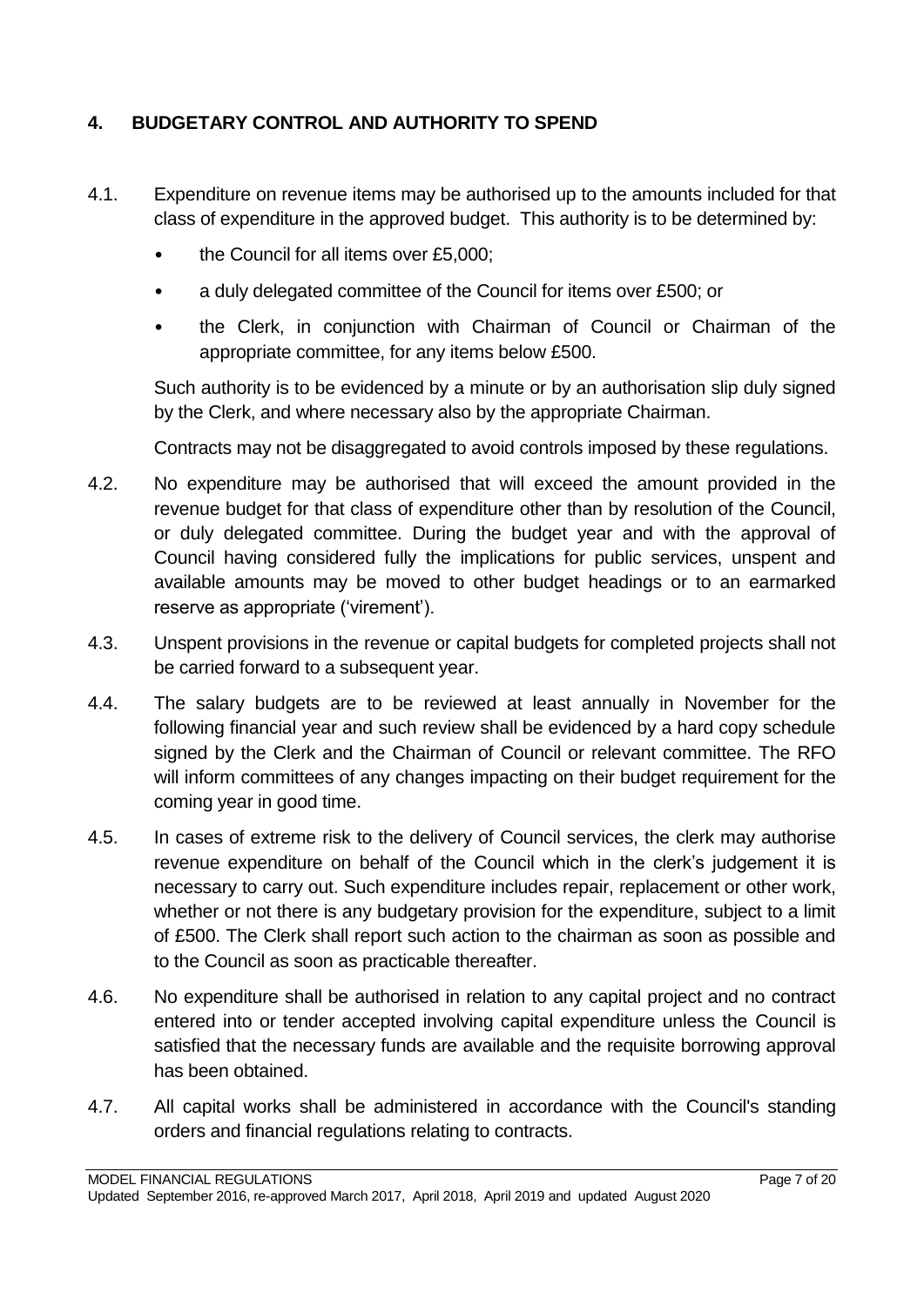- 4.8. The RFO shall regularly provide the Council with a statement of receipts and payments to date under each head of the budgets, comparing actual expenditure to the appropriate date against that planned as shown in the budget. These statements are to be prepared at least at the end of each financial quarter and shall show explanations of material variances. For this purpose "material" shall be in excess of £100 or 15% of the budget.
- 4.9. Changes in earmarked reserves shall be approved by Council as part of the budgetary control process.

# <span id="page-7-0"></span>**5. BANKING ARRANGEMENTS AND AUTHORISATION OF PAYMENTS**

- 5.1. The Council's banking arrangements, including the bank mandate, shall be made by the RFO and approved by the Council; banking arrangements may not be delegated to a committee. They shall be regularly reviewed for safety and efficiency.
- 5.2. The RFO shall prepare a schedule of payments requiring authorisation, forming part of the Agenda for the Meeting and, together with the relevant invoices, present the schedule to Council. The Council shall review the schedule for compliance and, having satisfied itself shall authorise payment by a resolution of the Council. The approved schedule shall be ruled off and initialled by the Chairman of the Meeting. A detailed list of all payments shall be disclosed within or as an attachment to the minutes of the meeting at which payment was authorised. Personal payments (including salaries, wages, expenses and any payment made in relation to the termination of a contract of employment) may be summarised to remove public access to any personal information.
- 5.3. All invoices for payment shall be examined, verified and certified by the RFO to confirm that the work, goods or services to which each invoice relates has been received, carried out, examined and represents expenditure previously approved by the Council.
- 5.4. The RFO shall examine invoices for arithmetical accuracy and analyse them to the appropriate expenditure heading. The RFO shall take all steps to pay all invoices submitted, and which are in order, at the next available Council meeting.
- 5.5. The Clerk and RFO shall have delegated authority to authorise the payment of items only in the following circumstances:
	- a) If a payment is necessary to avoid a charge to interest under the Late Payment of Commercial Debts (Interest) Act 1998, and the due date for payment is before the next scheduled Meeting of Council, where the Clerk and RFO certify that there is no dispute or other reason to delay payment, provided that a list of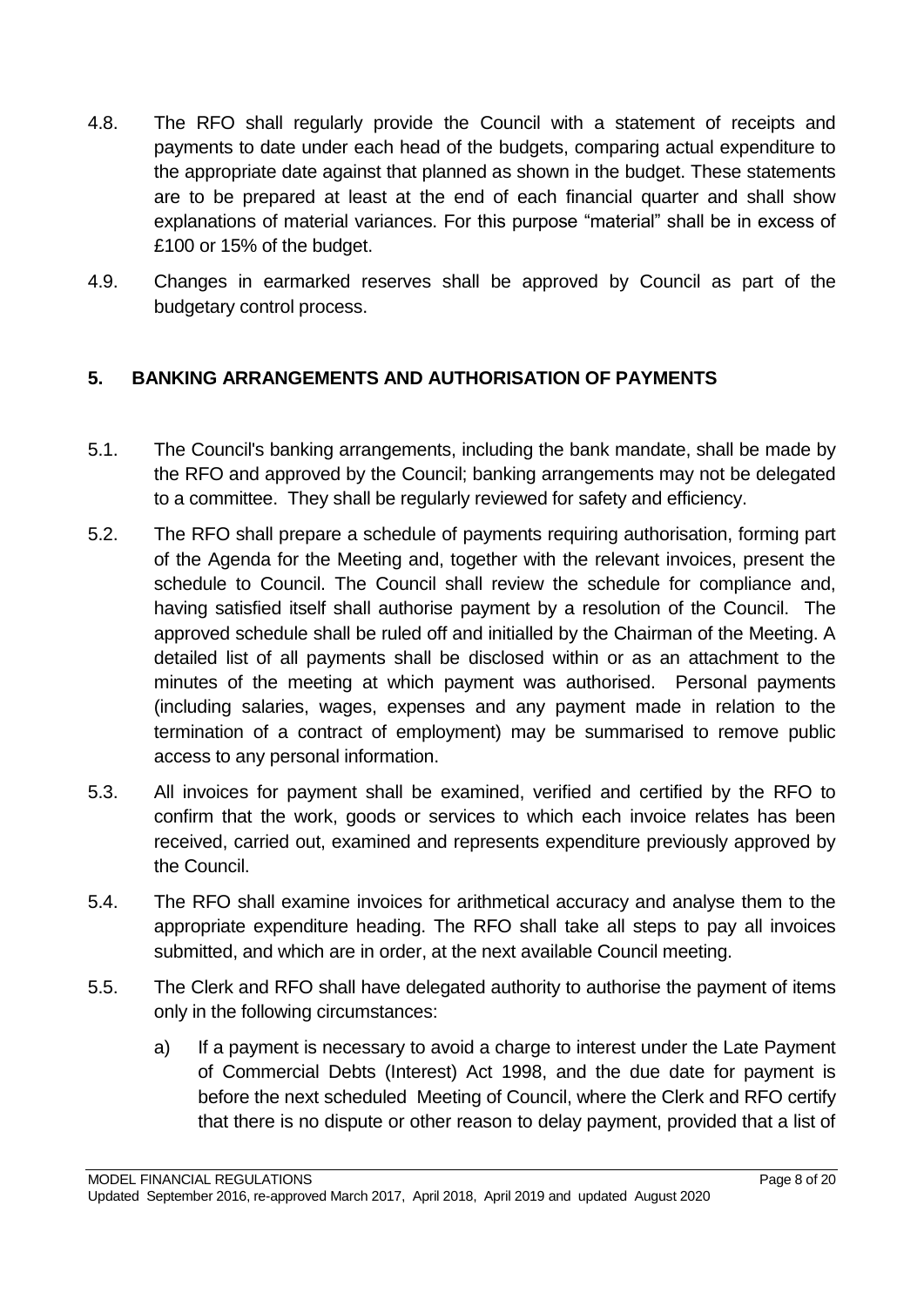such payments shall be submitted to the next appropriate meeting of Council]; or

- b) An expenditure item authorised under 5.6 below (continuing contracts and obligations) provided that a list of such payments shall be submitted to the next appropriate meeting of Council]; or
- c) fund transfers within the Councils banking arrangements up to the sum of £10,000, provided that a list of such payments shall be submitted to the next appropriate meeting of Council.
- 5.6. For each financial year the Clerk and RFO shall draw up a list of due payments which arise on a regular basis as the result of a continuing contract, statutory duty, or obligation (such as but not exclusively, Salaries, PAYE and NI, Superannuation Fund and regular maintenance contracts and the like for which Council may authorise payment for the year provided that the requirements of regulation 4.1 (Budgetary Controls) are adhered to, provided also that a list of such payments shall be submitted to the next appropriate meeting of Council.
- 5.7. A record of regular payments made under 5.6 above shall be drawn up and be signed by two members on each and every occasion when payment is authorised thus controlling the risk of duplicated payments being authorised and / or made.
- 5.8. In respect of grants a duly authorised committee shall approve expenditure within any limits set by Council and in accordance with any policy statement approved by Council. Any Revenue or Capital Grant in excess of £5,000 shall before payment, be subject to ratification by resolution of the Council.
- 5.9. Members are subject to the Code of Conduct that has been adopted by the Council and shall comply with the Code and Standing Orders when a decision to authorise or instruct payment is made in respect of a matter in which they have a disclosable or other interest, unless a dispensation has been granted.
- 5.10. The Council will aim to rotate the duties of members in these Regulations so that onerous duties are shared out as evenly as possible over time.
- 5.11. Any changes in the recorded details of suppliers, such as bank account records, shall be approved in writing by a Member.

# <span id="page-8-0"></span>**6. INSTRUCTIONS FOR THE MAKING OF PAYMENTS**

- 6.1. The Council will make safe and efficient arrangements for the making of its payments.
- 6.2. Following authorisation under Financial Regulation 5 above, the Council, a duly delegated committee or, if so delegated, the Clerk or RFO shall give instruction that a payment shall be made.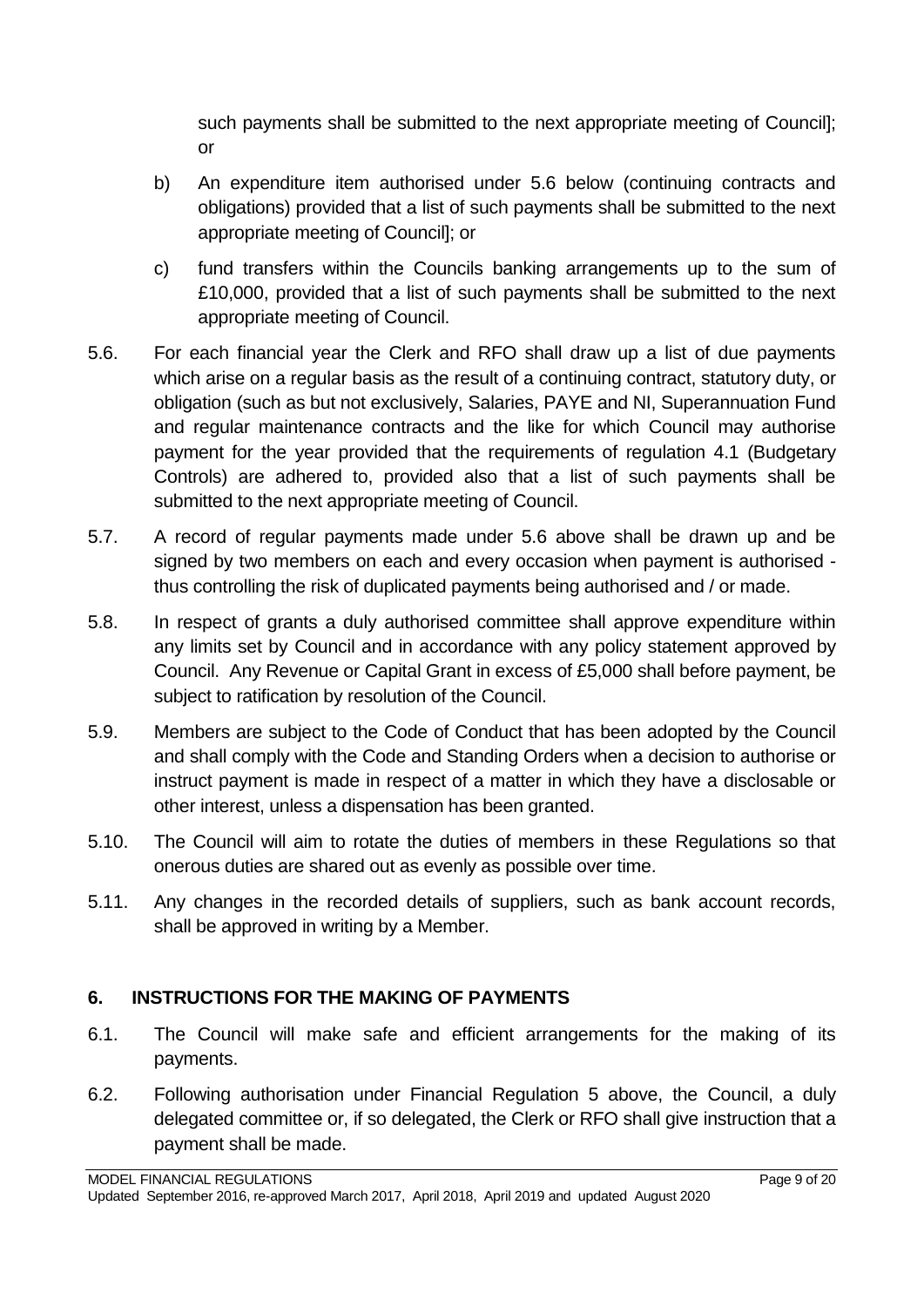- 6.3. All payments shall be effected by cheque or other instructions to the Council's bankers, or otherwise, in accordance with a resolution of Council.
- 6.4. Cheques or orders for payment drawn on the bank account in accordance with the schedule as presented to Council or committee shall be signed by two members of Council, and countersigned by the Clerk, in accordance with a resolution instructing that payment. A member who is a bank signatory, having a connection by virtue of family or business relationships with the beneficiary of a payment, should not, under normal circumstances, be a signatory to the payment in question.
- 6.5. To indicate agreement of the details shown on the cheque or order for payment with the counterfoil and the invoice or similar documentation, the signatories shall each also initial the cheque counterfoil.
- 6.6. Cheques or orders for payment shall not normally be presented for signature other than at a Council meeting (including immediately before or after such a meeting). Any signatures obtained away from such meetings shall be reported to the Council at the next convenient meeting.
- 6.7. If thought appropriate by the Council, payment for utility supplies (energy, telephone and water) and any National Non-Domestic Rates may be made by variable direct debit provided that the instructions are signed by two members and any payments are reported to Council as made. The approval of the use of a variable direct debit shall be renewed by resolution of the Council at least every two years.
- 6.8. If thought appropriate by the Council, payment for certain items (principally salaries) may be made by banker's standing order provided that the instructions are signed, or otherwise evidenced by two members are retained and any payments are reported to Council as made. The approval of the use of a banker's standing order shall be renewed by resolution of the Council at least every two years.
- 6.9. If thought appropriate by the Council, payment for certain items may be made by BACS or CHAPS methods provided that the instructions for each payment are signed, or otherwise evidenced, by two authorised bank signatories are retained and any payments are reported to Council as made. The approval of the use of BACS or CHAPS shall be renewed by resolution of the Council at least every two years.
- 6.10. If thought appropriate by the Council payment for certain items may be made by internet banking transfer provided evidence is retained showing which members approved the payment.
- 6.11. Where a computer requires use of a personal identification number (PIN) or other password(s), for access to the Council's records on that computer, a note shall be made of the PIN and Passwords and shall be handed to and retained by the Chairman of Council in a sealed dated envelope. This envelope may not be opened other than in the presence of two other Councillors. After the envelope has been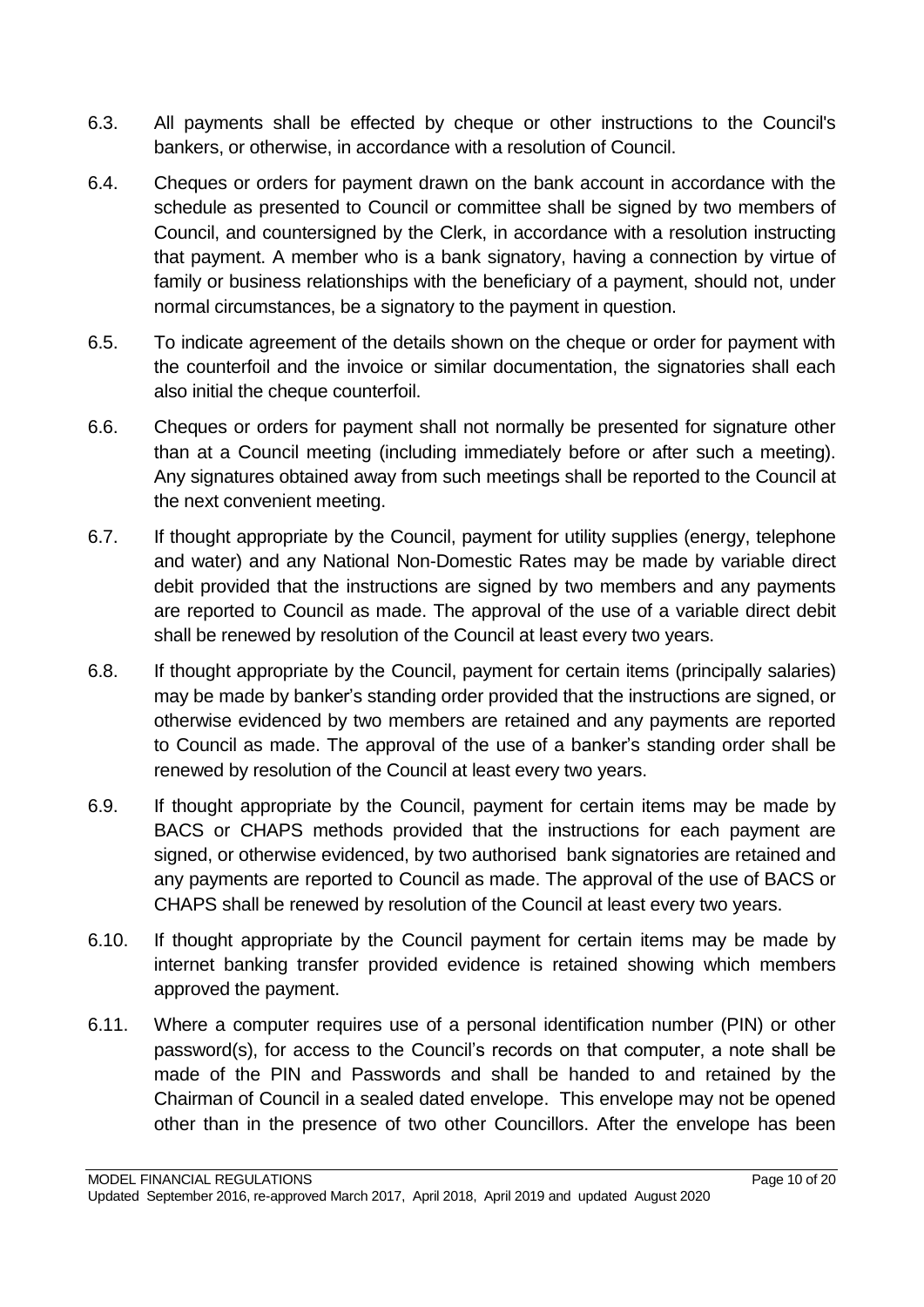opened, in any circumstances, the PIN and / or passwords shall be changed as soon as practicable. The fact that the sealed envelope has been opened, in whatever circumstances, shall be reported to all members immediately and formally to the next available meeting of the Council. This will not be required for a member's personal computer used only for remote authorisation of bank payments.

- 6.12. No employee or Councillor shall disclose any PIN or password, relevant to the working of the Council or its bank accounts, to any person not authorised in writing by the Council or a duly delegated committee.
- 6.13. Regular back-up copies of the records on any computer shall be made and shall be stored securely away from the computer in question, and preferably off site.
- 6.14. The Council, and any members using computers for the Council's financial business, shall ensure that anti-virus, anti-spyware and firewall, software with automatic updates, together with a high level of security, is used.
- 6.15. Where internet banking arrangements are made with any bank, the Clerk [RFO] shall be appointed as the Service Administrator. The bank mandate approved by the Council shall identify a number of Councillors who will be authorised to approve transactions on those accounts. The bank mandate will state clearly the amounts of payments that can be instructed by the use of the Service Administrator alone, or by the Service Administrator with a stated number of approvals.
- 6.16. Access to any internet banking accounts will be directly to the access page (which may be saved under "favourites"), and not through a search engine or e-mail link. Remembered or saved passwords facilities must not be used on any computer used for Council banking work. Breach of this Regulation will be treated as a very serious matter under these regulations.
- 6.17. Changes to account details for suppliers, which are used for internet banking may only be changed on written hard copy notification by the supplier and supported by hard copy authority for change signed by two of the Clerk / RFO and a member. A programme of regular checks of standing data with suppliers will be followed.
- 6.18. Any Debit Card issued for use will be specifically restricted to the Clerk and will also be restricted to a single transaction maximum value of £500 unless authorised by Council in writing before any order is placed.
- 6.19. A pre-paid debit card may be issued to employees with varying limits. These limits will be set by the Council . Transactions and purchases made will be reported to the Council and authority for topping-up shall be at the discretion of the Council.
- 6.20. Any corporate credit card or trade card account opened by the Council will be specifically restricted to use by the Clerk and shall be subject to automatic payment in full at each month-end. Personal credit or debit cards of members or staff shall not be used under any circumstances.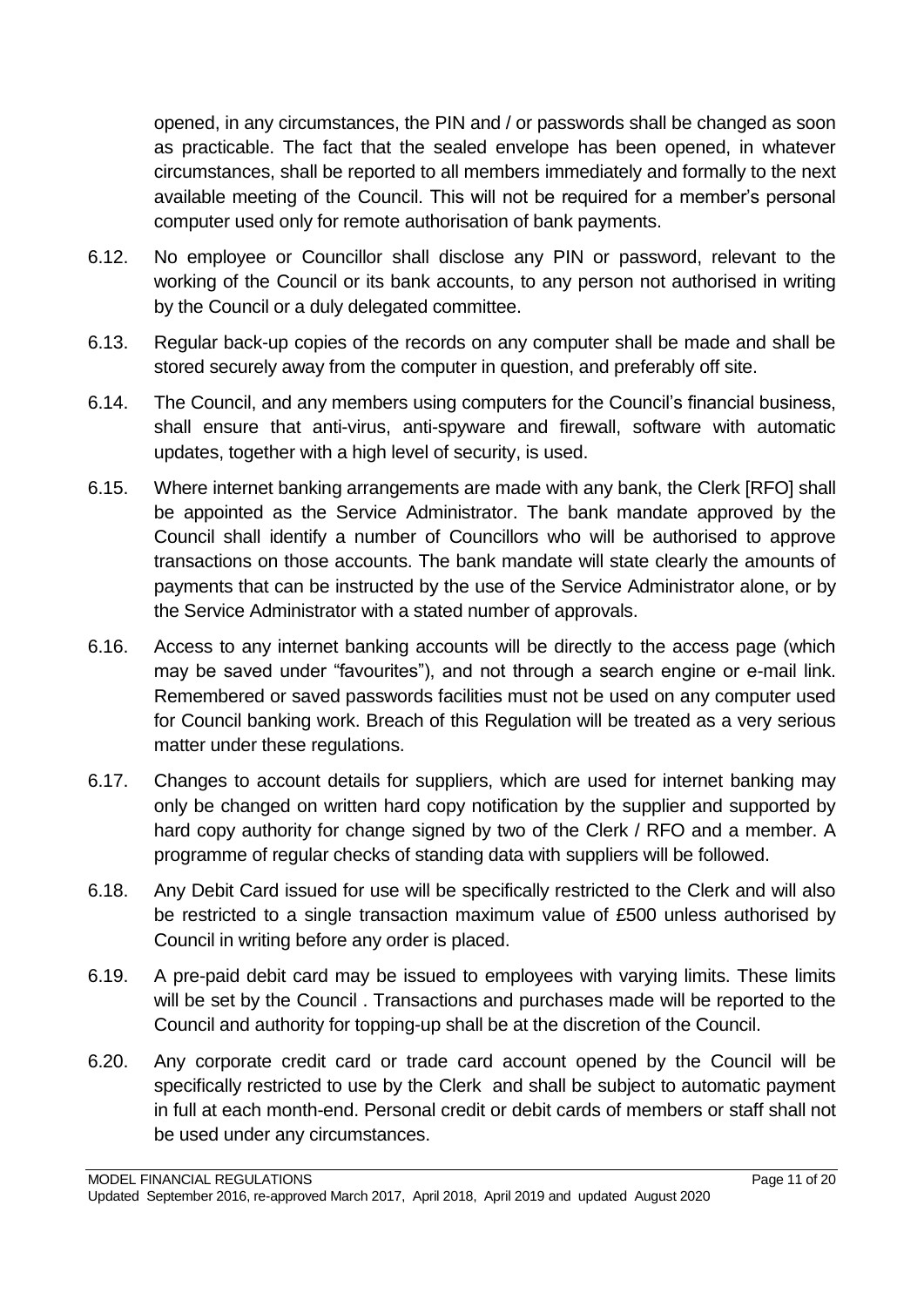- 6.21. The Council will not maintain any form of cash float. All cash received must be banked intact. Any payments made in cash by the Clerk (for example for postage or minor stationery items) shall be refunded on a regular basis, at least quarterly.
	- *OR (This does not apply to Llangollen Rural)*
- 6.22. [The RFO may provide petty cash to officers for the purpose of defraying operational and other expenses. Vouchers for payments made shall be forwarded to the RFO with a claim for reimbursement.
	- a) The RFO shall maintain a petty cash float of [£250] for the purpose of defraying operational and other expenses. Vouchers for payments made from petty cash shall be kept to substantiate the payment.
	- b) Income received must not be paid into the petty cash float but must be separately banked, as provided elsewhere in these regulations.
	- c) Payments to maintain the petty cash float shall be shown separately on the schedule of payments presented to Council under 5.2 above. ]

# <span id="page-11-0"></span>**7. PAYMENT OF SALARIES**

- 7.1. As an employer, the Council shall make arrangements to meet fully the statutory requirements placed on all employers by PAYE and National Insurance legislation. The payment of all salaries shall be made in accordance with payroll records and the rules of PAYE and National Insurance currently operating, and salary rates shall be as agreed by Council.
- 7.2. Payment of salaries and payment of deductions from salary such as may be required to be made for tax, national insurance and pension contributions, or similar statutory or discretionary deductions must be made in accordance with the payroll records and on the appropriate dates stipulated in employment contracts, provided that each payment is reported to the next available Council meeting, as set out in these regulations above.
- 7.3. No changes shall be made to any employee's pay, emoluments, or terms and conditions of employment without the prior consent of the Full Council.
- 7.4. Each and every payment to employees of net salary and to the appropriate creditor of the statutory and discretionary deductions shall be recorded in a separate confidential record (confidential cash book). This confidential record is not open to inspection or review (under the Freedom of Information Act 2000 or otherwise) other than:
	- a) by any Councillor who can demonstrate a need to know;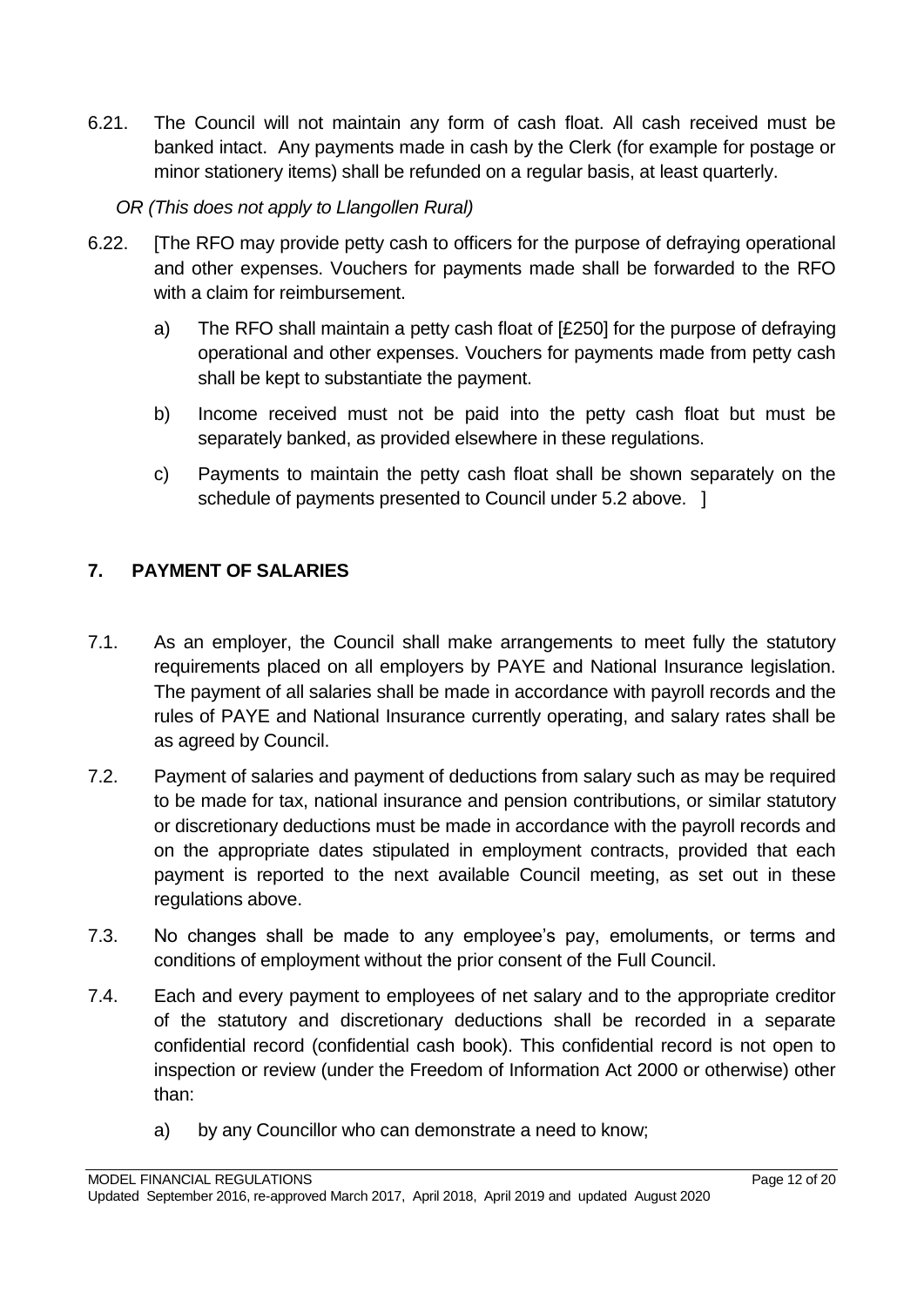- b) by the internal auditor;
- c) by the external auditor; or
- d) by any person authorised under Public Audit (Wales) Act 2004, or any superseding legislation.
- 7.5. The total of such payments in each calendar month shall be reported with all other payments as made as may be required under these Financial Regulations, to ensure that only payments due for the period have actually been paid.
- 7.6. An effective system of personal performance management should be maintained for the senior officers.
- 7.7. Any termination payments shall be supported by a clear business case and reported to the Council. Termination payments shall only be authorised by Council.
- 7.8. Before employing interim staff the Council must consider a full business case.

# <span id="page-12-0"></span>**8. LOANS AND INVESTMENTS**

- 8.1. All borrowings shall be effected in the name of the Council, after obtaining any necessary borrowing approval. Any application for borrowing approval shall be approved by Council as to terms and purpose. The application for borrowing approval, and subsequent arrangements for the loan shall only be approved by full Council.
- 8.2. Any financial arrangement which does not require formal borrowing approval from the Welsh Government (such as Hire Purchase or Leasing of tangible assets) shall be subject to approval by the full Council. In each case a report in writing shall be provided to Council in respect of value for money for the proposed transaction.
- 8.3. The Council will arrange with the Council's banks and investment providers for the sending of a copy of each statement of account to the Chairman of the Council at the same time as one is issued to the Clerk or RFO.
- 8.4. All loans and investments shall be negotiated in the name of the Council and shall be for a set period in accordance with Council policy.
- 8.5. The Council shall consider the need for an Investment Strategy and Policy which, if drawn up, shall be in accordance with relevant regulations, proper practices and guidance. Any Strategy and Policy shall be reviewed by the Council at least annually.
- 8.6. All investments of money under the control of the Council shall be in the name of the Council.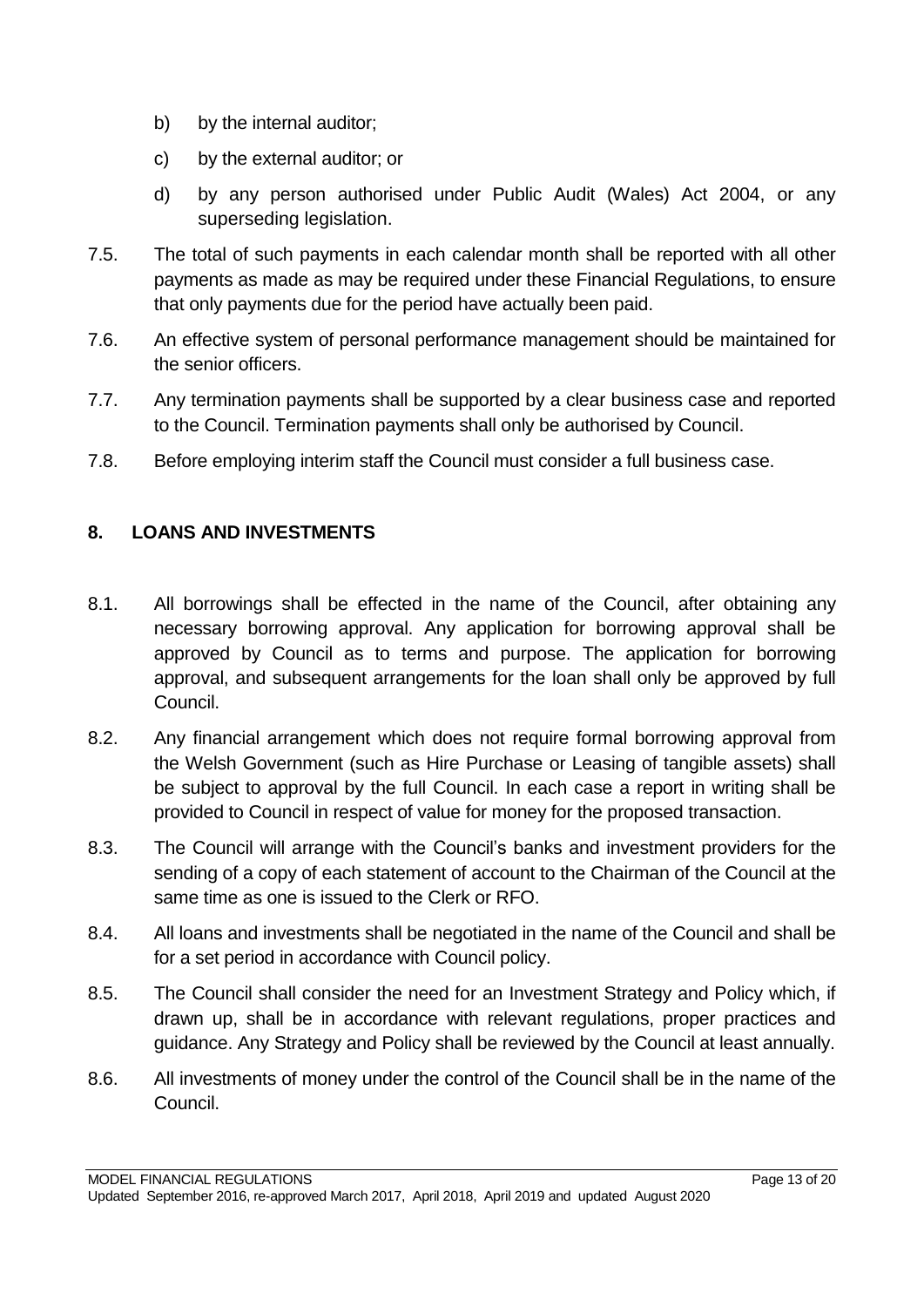- 8.7. All investment certificates and other documents relating thereto shall be retained in the custody of the RFO.
- 8.8. Payments in respect of short term or long term investments, including transfers between bank accounts held in the same bank, or branch, shall be made in accordance with Regulation 5 (Authorisation of payments) and Regulation 6 (Instructions for payments).

#### <span id="page-13-0"></span>**9. INCOME**

- 9.1. The collection of all sums due to the Council shall be the responsibility of and under the supervision of the RFO.
- 9.2. Particulars of all charges to be made for work done, services rendered or goods supplied shall be agreed annually by the Council, notified to the RFO and the RFO shall be responsible for the collection of all accounts due to the Council.
- 9.3. The Council will review all fees and charges at least annually, following a report of the Clerk.
- 9.4. Any sums found to be irrecoverable and any bad debts shall be reported to the Council and shall be written off in the year.
- 9.5. All sums received on behalf of the Council shall be banked intact as directed by the RFO. In all cases, all receipts shall be deposited with the Council's bankers with such frequency as the RFO considers necessary.
- 9.6. The origin of each receipt shall be entered on the paying-in slip.
- 9.7. Personal cheques shall not be cashed out of money held on behalf of the Council.
- 9.8. The RFO shall promptly complete any VAT Return that is required. Any repayment claim due in accordance with VAT Act 1994 section 33 shall be made at least annually coinciding with the financial year end.
- 9.9. Where any significant sums of cash are regularly received by the Council, the RFO shall take such steps as are agreed by the Council to ensure that more than one person is present when the cash is counted in the first instance, that there is a reconciliation to some form of control such as ticket issues, and that appropriate care is taken in the security and safety of individuals banking such cash.
- 9.10. Any income arising which is the property of a charitable trust shall be paid into a charitable bank account. Instructions for the payment of funds due from the charitable trust to the Council (to meet expenditure already incurred by the authority) will be given by the Managing Trustees of the charity meeting separately from any Council meeting (see also Regulation 16 below) ].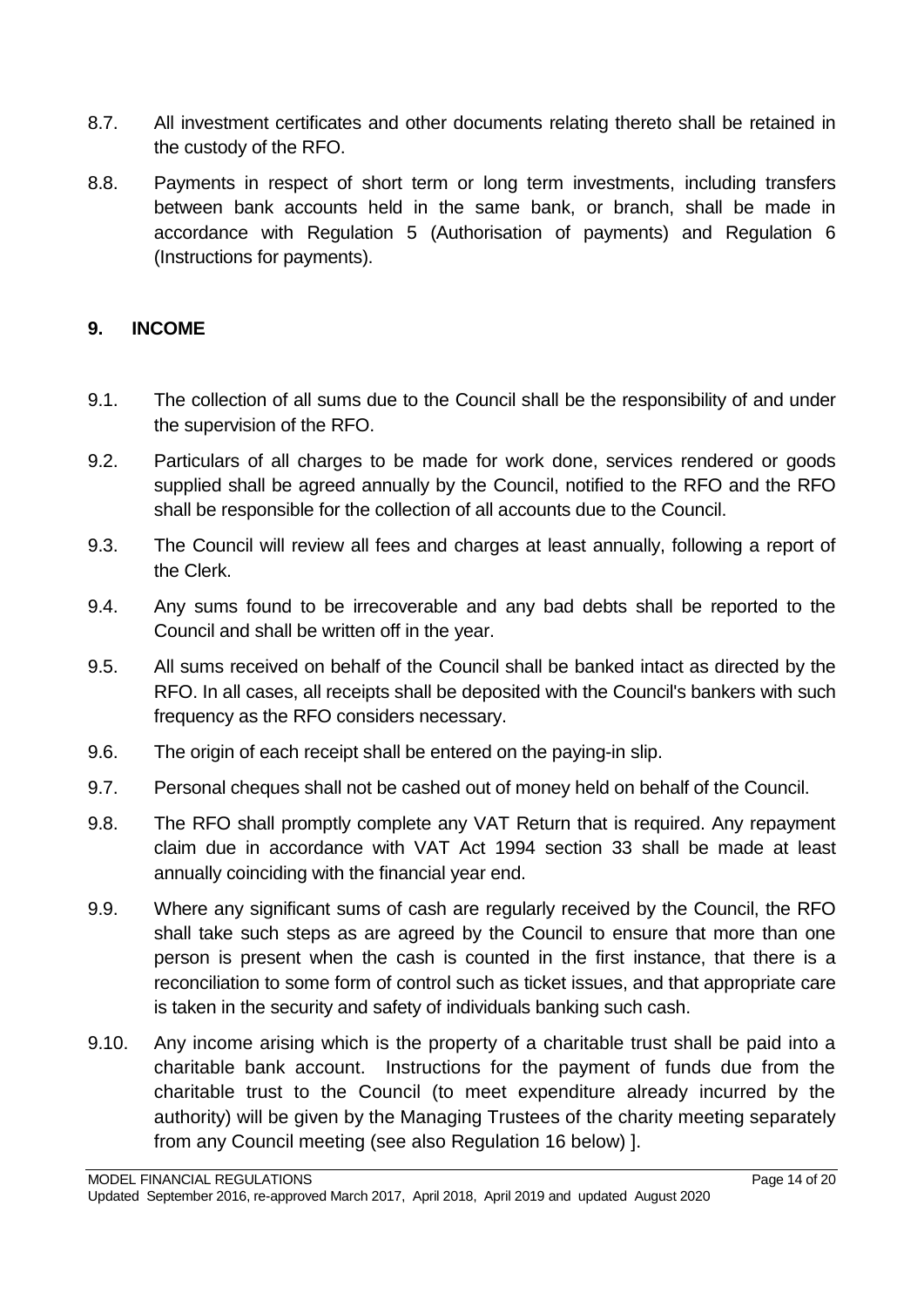# <span id="page-14-0"></span>**10. ORDERS FOR WORK, GOODS AND SERVICES**

- 10.1. All members and officers are responsible for obtaining value for money at all times. An officer shall ensure as far as reasonable and practicable that the best available terms are obtained in respect of each transaction, usually by obtaining three or more quotations or estimates from appropriate suppliers, subject to any *de minimis* provisions in Regulation 11.1 below.
- 10.2. A member may not make any contract on behalf of the Council.
- 10.3. The RFO shall verify the lawful nature of any proposed purchase, and in the case of new or infrequent purchases or payments, the RFO shall ensure that the statutory authority shall be reported to the meeting at which the order is approved so that the minutes can record the power being used.

#### <span id="page-14-1"></span>**11. CONTRACTS**

- 11.1. Procedures as to contracts are laid down as follows:
	- a. Every contract shall comply with these financial regulations, and no exceptions shall be made otherwise than in an emergency provided that this regulation need not apply to contracts which relate to items (i) to (vi) below:
		- i. for the supply of gas, electricity, water, sewerage and telephone services;
		- ii. for specialist services such as are provided by legal professionals acting in disputes.
		- iii. for work to be executed or goods or materials to be supplied which consist of repairs to or parts for existing machinery or equipment or plant;
		- iv. for work to be executed or goods or materials to be supplied which constitute an extension of an existing contract by the Council;

v. for goods or materials proposed to be purchased which are proprietary articles and / or are only sold at a fixed price.

b. The full requirements of The Public Contracts Regulations 2015 ("the Regulations"), as applicable, shall be followed in respect of the tendering and award of a public supply contract, public service contract or public works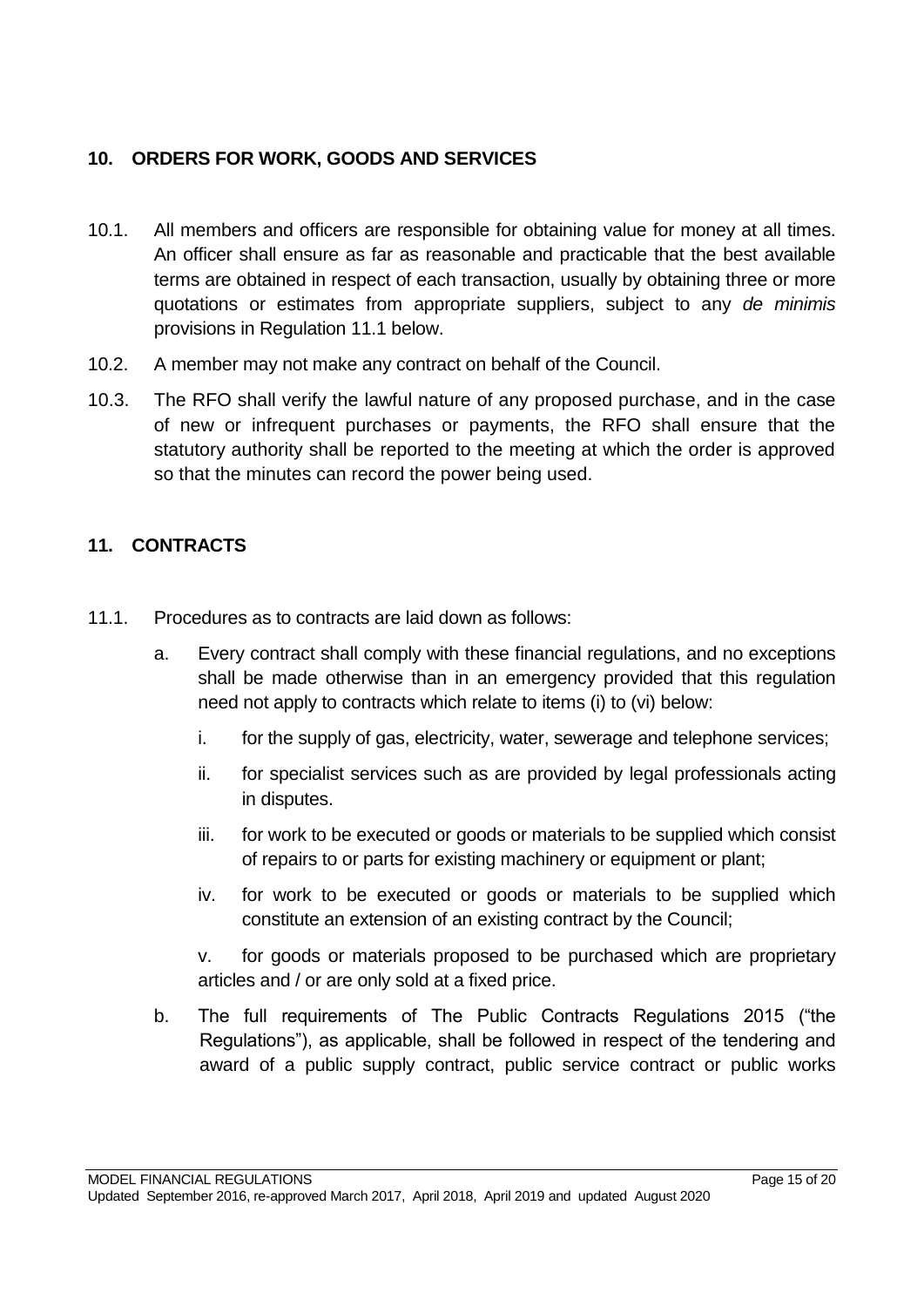contract which exceed thresholds in The Regulations set by the Public Contracts Directive 2014/24/EU (which may change from time to time)<sup>2</sup>.

- c. When applications are made to waive financial regulations relating to contracts to enable a price to be negotiated without competition the reason shall be embodied in a recommendation to the Council.
- d. Such invitation to tender shall state the general nature of the intended contract and the Clerk shall obtain the necessary technical assistance to prepare a specification in appropriate cases. The invitation shall in addition state that tenders must be addressed to the Clerk in the ordinary course of post. Each tendering firm shall be supplied with a specifically marked envelope in which the tender is to be sealed and remain sealed until the prescribed date for opening tenders for that contract.
- e. All sealed tenders shall be opened at the same time on the prescribed date by the Clerk in the presence of at least one member of Council.
- f. Any invitation to tender issued under this regulation shall be subject to Standing Orders 18d, <sup>3</sup> and shall refer to the terms of the Bribery Act 2010.
- g. When it is to enter into a contract of less than  $£25,000<sup>4</sup>$  in value for the supply of goods or materials or for the execution of works or specialist services other than such goods, materials, works or specialist services as are excepted as set out in paragraph (a) the Clerk or RFO shall obtain 3 quotations (priced descriptions of the proposed supply); where the value is below £3,000 and above £100 the Clerk or RFO shall strive to obtain 3 estimates. Otherwise, Regulation 10.3 above shall apply.
- h. The Council shall not be obliged to accept the lowest or any tender, quote or estimate.

 2 Thresholds currently applicable are:

a. For public supply and public service contracts 209,000 Euros (£164,176)

b. For public works contracts 5,225,000 Euros (£4,104,394)

 $^3$  Based on NALC's model standing order 18d in Local Councils Explained © 2013 National Association of Local Councils

 $4$  This suggested figure is based on the sum above which special rules are applicable (under the Regulations) to Councils in England and is therefore considered an appropriate threshold.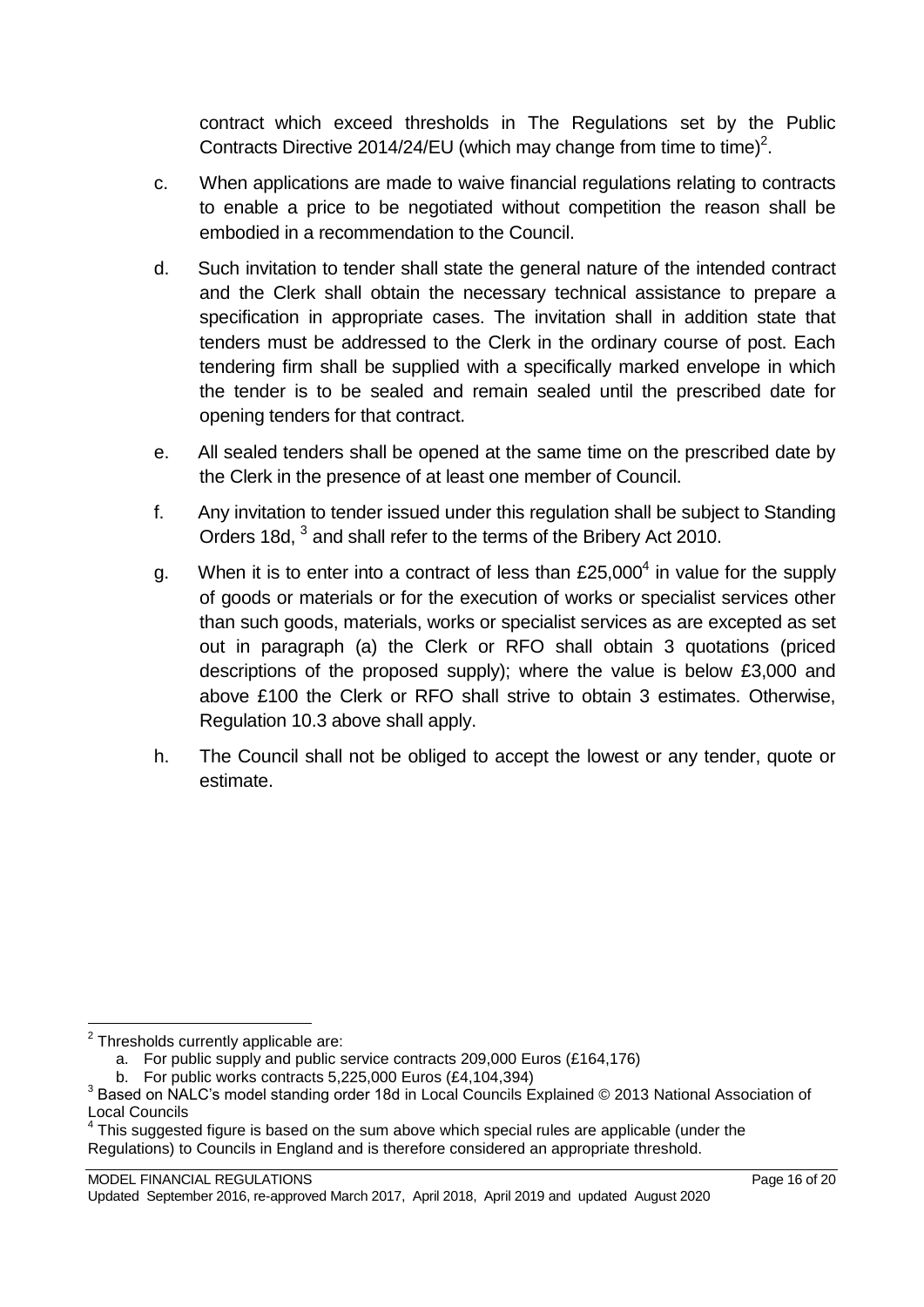- i. Should it occur that the Council does not accept any tender, quote or estimate, the work is not allocated and the Council requires further pricing, provided that the specification does not change, no person shall be permitted to submit a later tender, estimate or quote who was present when the original decision making process was being undertaken.
- 11.2. The Proper Officer shall maintain a register of personal interests, in respect of both members and senior staff.
	- a. Members and senior staff should not, so far as is practicable, be involved in the award of orders and/or contracts with organisations or individuals in respect of which a personal interest exists, whether declared or not.
	- b. Members and senior staff should not, so far as is practicable, be involved in the making or authorising payments in respect of orders and/or contracts with organisations or individuals in respect of which a personal interest exists, whether declared or not.

# <span id="page-16-0"></span>**12. PAYMENTS UNDER CONTRACTS FOR BUILDING OR OTHER CONSTRUCTION WORKS**

- 12.1. Payments on account of the contract sum shall be made within the time specified in the contract by the RFO upon authorised certificates of the architect or other consultants engaged to supervise the contract (subject to any percentage withholding as may be agreed in the particular contract).
- 12.2. Where contracts provide for payment by instalments the RFO shall maintain a record of all such payments. In any case where it is estimated that the total cost of work carried out under a contract, excluding agreed variations, will exceed the contract sum of 5% or more a report shall be submitted to the Council.
- 12.3. Any variation to a contract or addition to or omission from a contract must be approved by the Council and Clerk to the contractor in writing, the Council being informed where the final cost is likely to exceed the financial provision.

# <span id="page-16-1"></span>**13. STORES AND EQUIPMENT**

13.1. The officer in charge of each section shall be responsible for the care and custody of stores and equipment in that section.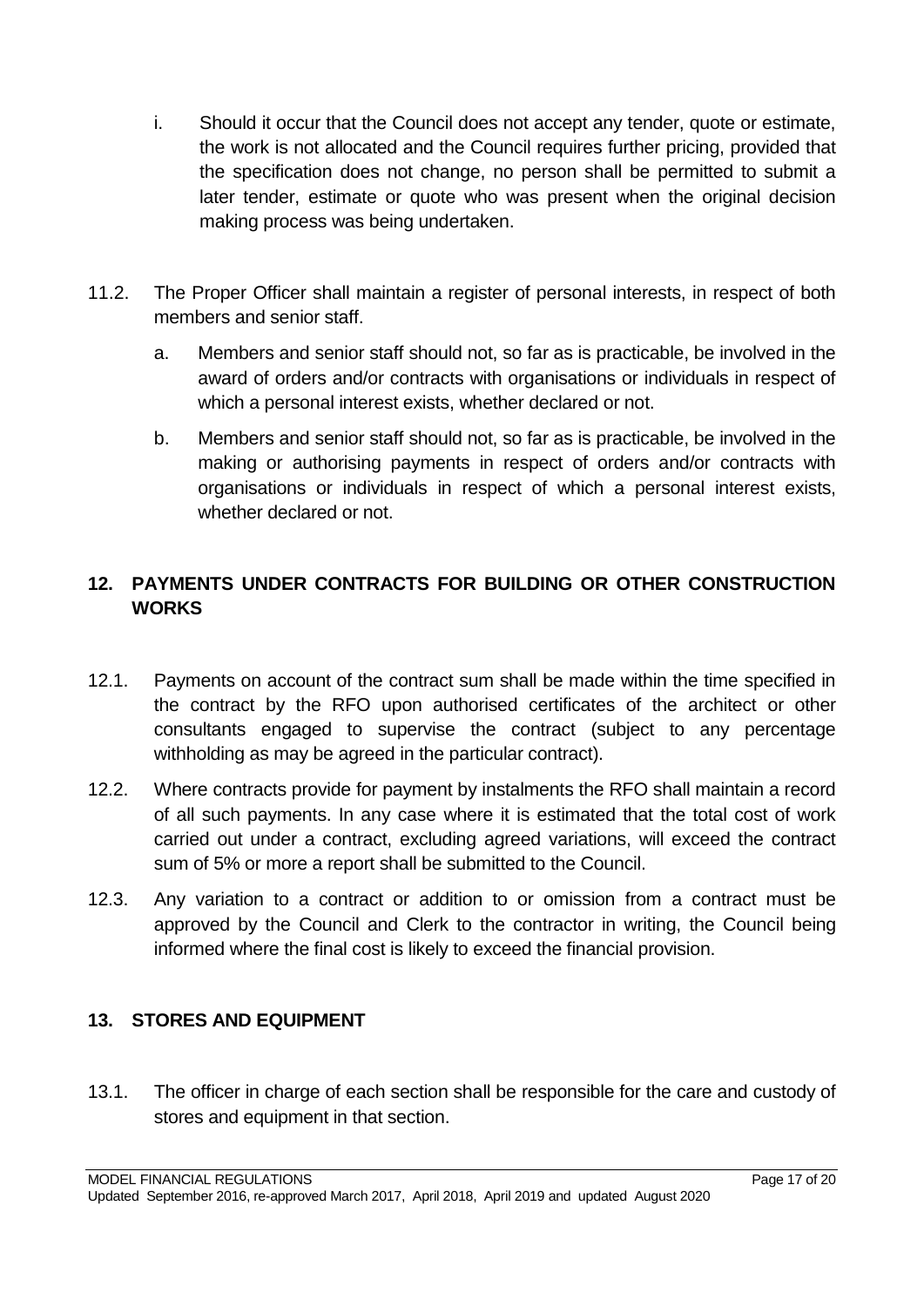- 13.2. Delivery notes shall be obtained in respect of all goods received into store or otherwise delivered and goods must be checked as to order and quality at the time delivery is made.
- 13.3. Stocks shall be kept at the minimum levels consistent with operational requirements.
- 13.4. The RFO shall be responsible for periodic checks of stocks and stores at least annually.

# <span id="page-17-0"></span>**14. ASSETS, PROPERTIES AND ESTATES**

- 14.1. The Clerk shall make appropriate arrangements for the custody of all title deeds and Land Registry Certificates of properties held by the Council. The RFO shall ensure a record is maintained of all properties held by the Council, recording the location, extent, plan, reference, purchase details, nature of the interest, tenancies granted, rents payable and purpose for which held in accordance with Accounts and Audit (Wales) Regulations.
- 14.2. No tangible moveable property shall be purchased or otherwise acquired, sold, leased or otherwise disposed of, without the authority of the Council, together with any other consents required by law, save where the estimated value of any one item of tangible movable property does not exceed £250.
- 14.3. No real property (interests in land) shall be sold, leased or otherwise disposed of without the authority of the Council, together with any other consents required by law. In each case a report in writing shall be provided to Council in respect of valuation and surveyed condition of the property (including matters such as planning permissions and covenants) together with a proper business case (including an adequate level of consultation with the electorate).
- 14.4. No real property (interests in land) shall be purchased or acquired without the authority of the full Council. In each case a report in writing shall be provided to Council in respect of valuation and surveyed condition of the property (including matters such as planning permissions and covenants) together with a proper business case (including an adequate level of consultation with the electorate).
- 14.5. Subject only to the limit set in Reg. 14.2 above, no tangible moveable property shall be purchased or acquired without the authority of the full Council. In each case a report in writing shall be provided to Council with a full business case.
- 14.6. The RFO shall ensure that an appropriate and accurate Register of Assets and Investments is kept up to date. The continued existence of tangible assets shown in the Register shall be verified at least annually, possibly in conjunction with a health and safety inspection of assets.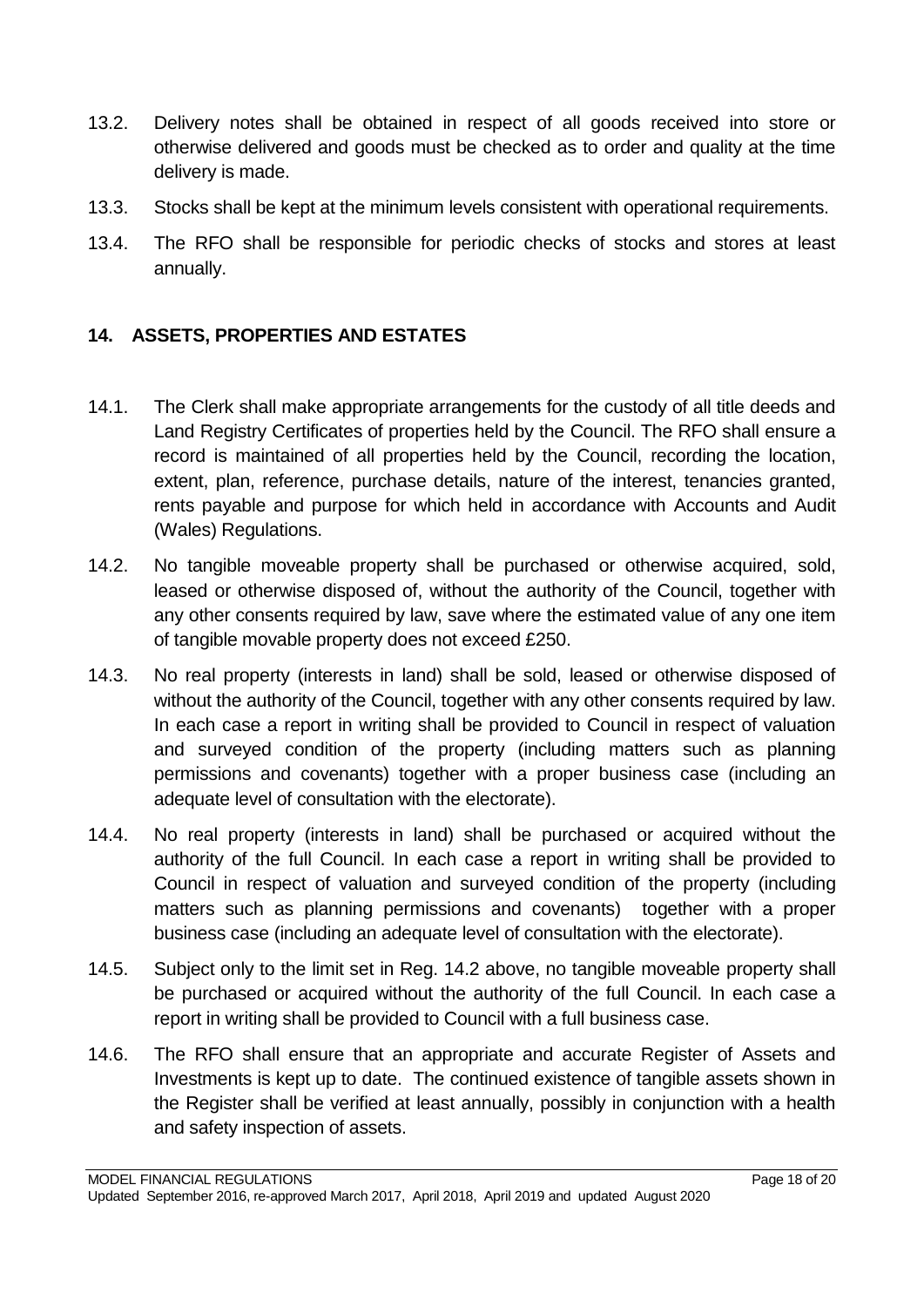#### <span id="page-18-0"></span>**15. INSURANCE**

- 15.1. Following the annual risk assessment (per Financial Regulation 17), the Clerk/RFO shall effect all insurances and negotiate all claims on the Council's insurers.
- 15.2. The Clerk/RFO shall keep a record of all insurances effected by the Council and the property and risks covered thereby and annually review it.
- 15.3. The Clerk/RFO shall be notified of any loss liability or damage or of any event likely to lead to a claim, and shall report these to Council at the next available meeting.
- 15.4. All appropriate members and employees of the Council shall be included in a suitable form of security or fidelity guarantee insurance which shall cover the maximum risk exposure as determined [annually] by the Council, or duly delegated committee.

#### <span id="page-18-1"></span>**16. CHARITIES**

16.1. Where the Council is sole managing trustee of a charitable body the Clerk/RFO shall ensure that separate accounts are kept of the funds held on charitable trusts and separate financial reports made in such form as shall be appropriate, in accordance with Charity Law, or as determined by the Charity Commission. The Clerk/RFO shall arrange for any audit or independent examination as may be required by Charity Law or any Governing Document.

#### <span id="page-18-2"></span>**17. RISK MANAGEMENT**

- 17.1. The Council is responsible for putting in place arrangements for the management of risk. The Clerk/RFO shall prepare, for approval by the Council, risk management policy statements in respect of all activities of the Council. Risk policy statements and consequential risk management arrangements shall be reviewed by the Council at least annually.
- 17.2. When considering any new activity, the Clerk/RFO shall prepare a draft risk assessment including risk management proposals for consideration and adoption by the Council.